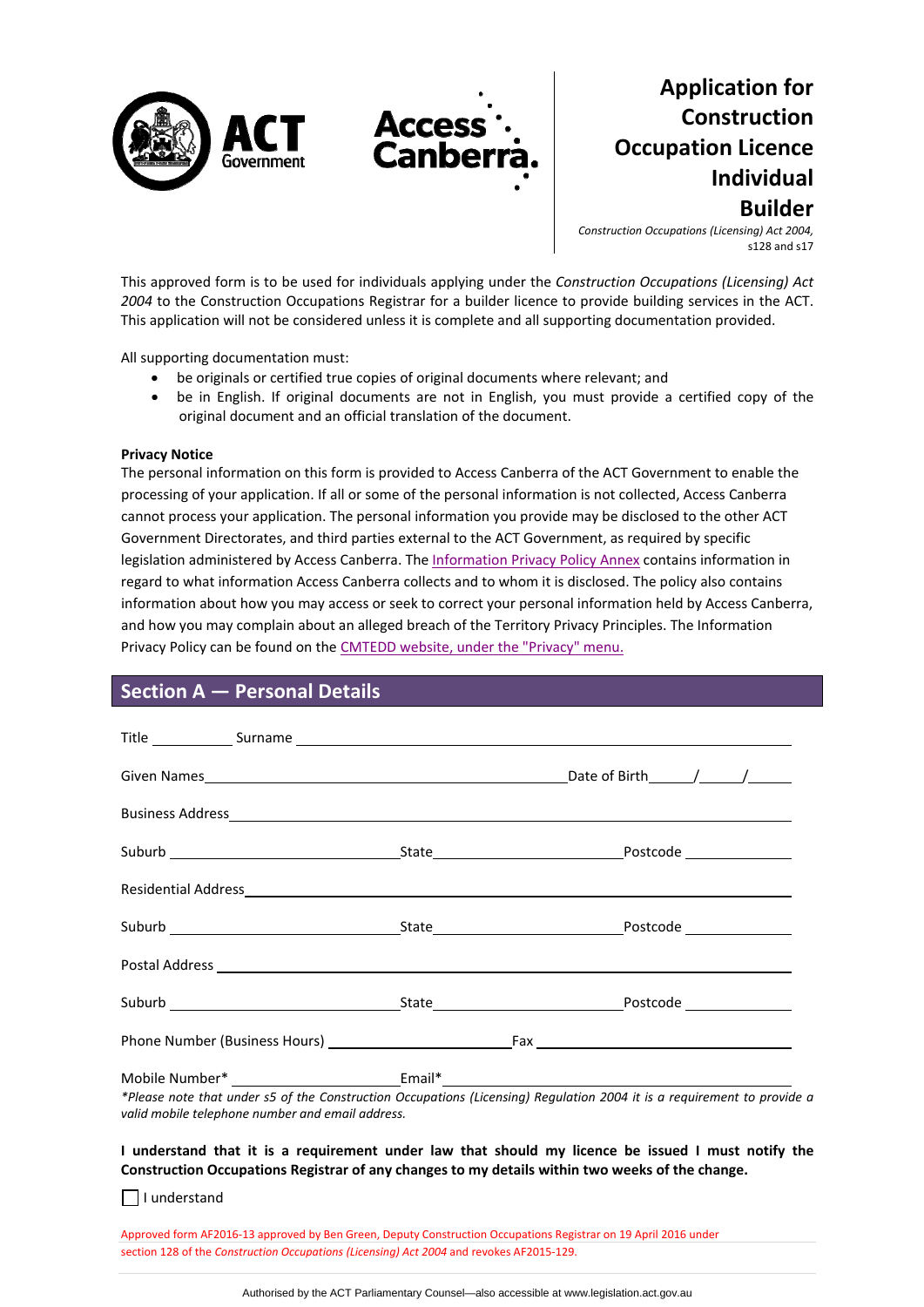# **Section B — Existing licence**

#### **Have you previously or do you currently hold an ACT construction occupation licence?**

**Pes —** licence Number<br>**Manufacture 1 September 1989** expiry date

### **Section C — Occupation class and functions**

For this section, all types of building work are defined under the *Building Act 2004*. Classifications of buildings and structures are from the Building Code of Australia (BCA).

#### **What class of builders licence are you applying for?**

| Class A -        | licence authorises building work other than specialist building work or handling asbestos.                                                                                                                                                                         |
|------------------|--------------------------------------------------------------------------------------------------------------------------------------------------------------------------------------------------------------------------------------------------------------------|
| $\Box$ Class B - | licence authorises building work (other than specialist building work or handling asbestos) in<br>relation to a building that is three storeys or lower and basic building work.                                                                                   |
| Class $C - a$ )  | licence authorises building work (other than specialist building work or handling asbestos) in<br>relation to a building that is two storeys or lower and is a class 1, class 2 or class 10a<br>building; and                                                      |
| b)               | building work (other than specialist building work or handling asbestos) in relation to a<br>building that is class 10b structure (other than a swimming pool or swimming pool fence)<br>and is ancillary to a building that is class 1, class 2 or class 10a; and |
| C)               | basic building work.                                                                                                                                                                                                                                               |
| Class D.         | licance authorises non structural basis huilding work, other than specialist huilding work or                                                                                                                                                                      |

**Class D** ‐ licence authorises non‐structural basic building work, other than specialist building work or handling asbestos

# **Section D —Evidence of qualifications/eligibility – Class A Builder**

Complete this section only if you are applying for a Class A builder licence.

Before completing this section you must obtain a copy of the *Construction Occupations (Licensing) Regulation 2004 Mandatory Qualifications Schedule.* This Schedule can be found at [www.legislation.act.gov.au](http://www.legislation.act.gov.au/). This Schedule will outline what type of experience is accepted for a Class A Builders licence.

**Qualification:** a tertiary qualification in Building that the Australian Qualifications Framework Advisory Board has determined is a bachelor degree, graduate certificate, graduate diploma, masters degree or doctoral degree in the Australian Qualifications Framework System.

 $\Box$  Yes  $-$  please attach a certified copy of the qualification.

 $\Box$  No  $\Box$  please note that you may not be eligible for a licence.

**Experience:**  not less than *2 years full time building work experience* where *1 year full time building work experience* was undertaken post the date the qualification was issued.

Yes — please use the **Applicant Statement – Building Work Experience – ACT Experience** form if your building work experience was undertaken in the ACT or **Applicant Statement – Building Work Experience — Interstate Experience** form if your experience was undertaken in any other state/territory. These forms can be found at [www.legislation.act.gov.au.](http://www.legislation.act.gov.au/a/2004-12/af.asp)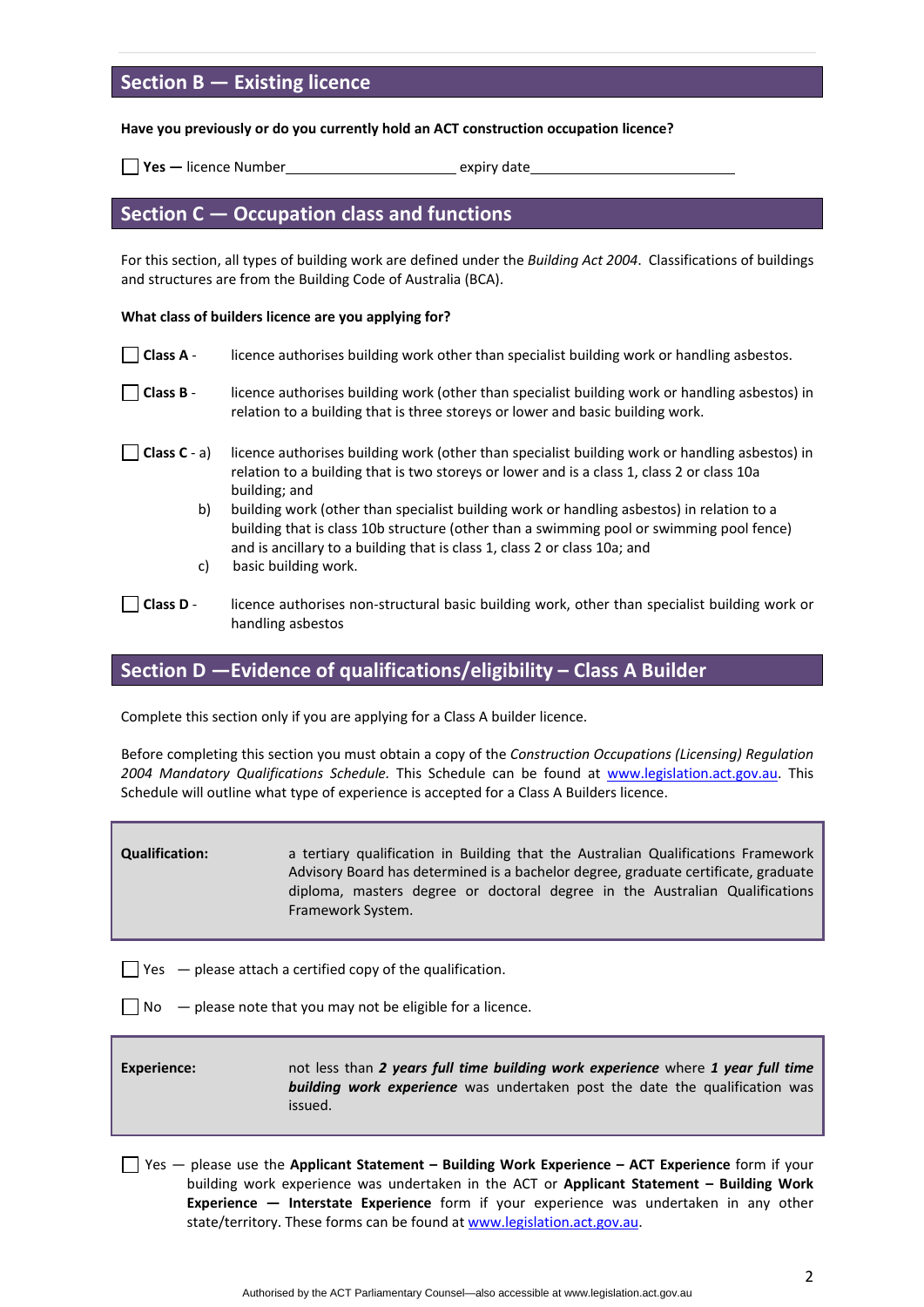$\Box$  No  $-$  please note that you may not be eligible for a licence.

**Verification** Your experience must be verified through written references.

Yes — please use the **Verification Statement Building Work Experience – All Classes.** You will need to fill this form in for each referee you are requiring to verify your building work experience. This form can be found at [www.legislation.act.gov.au](http://www.legislation.act.gov.au/a/2004-12/af.asp).

 $\Box$  No  $-$  please note that you may not be eligible for a licence.

# **Section D — Evidence of qualifications/eligibility – Class B Builder**

Complete this section only if you are applying for class B builder licence.

Before completing this section you must obtain a copy of the *Construction Occupations (Licensing) Regulation 2004 Mandatory Qualifications Schedule.* This Schedule can be found at [www.legislation.act.gov.au](http://www.legislation.act.gov.au/). This Schedule will advise of the type of experience required to be demonstrated for a Class B Builders.

**Qualification:** A Diploma of Building and Construction (Building) with a course code of CPC50210, CPC50208 or BCG50206; or  a tertiary qualification in Building that the Australian Qualifications Framework Advisory Board has determined is a bachelor degree, graduate certificate, graduate diploma, masters degree or doctoral degree in the Australian Qualifications Framework System**.**

 $\Box$  Yes  $-$  please attach a certified copy of the qualification.

 $\Box$  No  $\Box$  please note that you may not be eligible for a licence.

**Experience:**  not less than *2 years full time building work experience* where 1 year full time building work experience was undertaken post the date the qualification was issued.

Yes — please use the **Applicant Statement – Building Work Experience – ACT Experience** form if your building work experience was undertaken in the ACT or **Applicant Statement – Building Work Experience — Interstate Experience** form if your experience was undertaken in any other state/territory. These forms can be found at [www.legislation.act.gov.au.](http://www.legislation.act.gov.au/a/2004-12/af.asp)

 $\Box$  No  $\Box$  please note that you may not be eligible for a licence.

**Verification** Your experience must be verified through written references.

Yes — please use the **Verification Statement Building Work Experience – All Classes.** You will need to fill this form in for each referee you are requiring to verify your building work experience. This form can be found at [www.legislation.act.gov.au](http://www.legislation.act.gov.au/a/2004-12/af.asp).

 $\Box$  No  $-$  please note that you may not be eligible for a licence.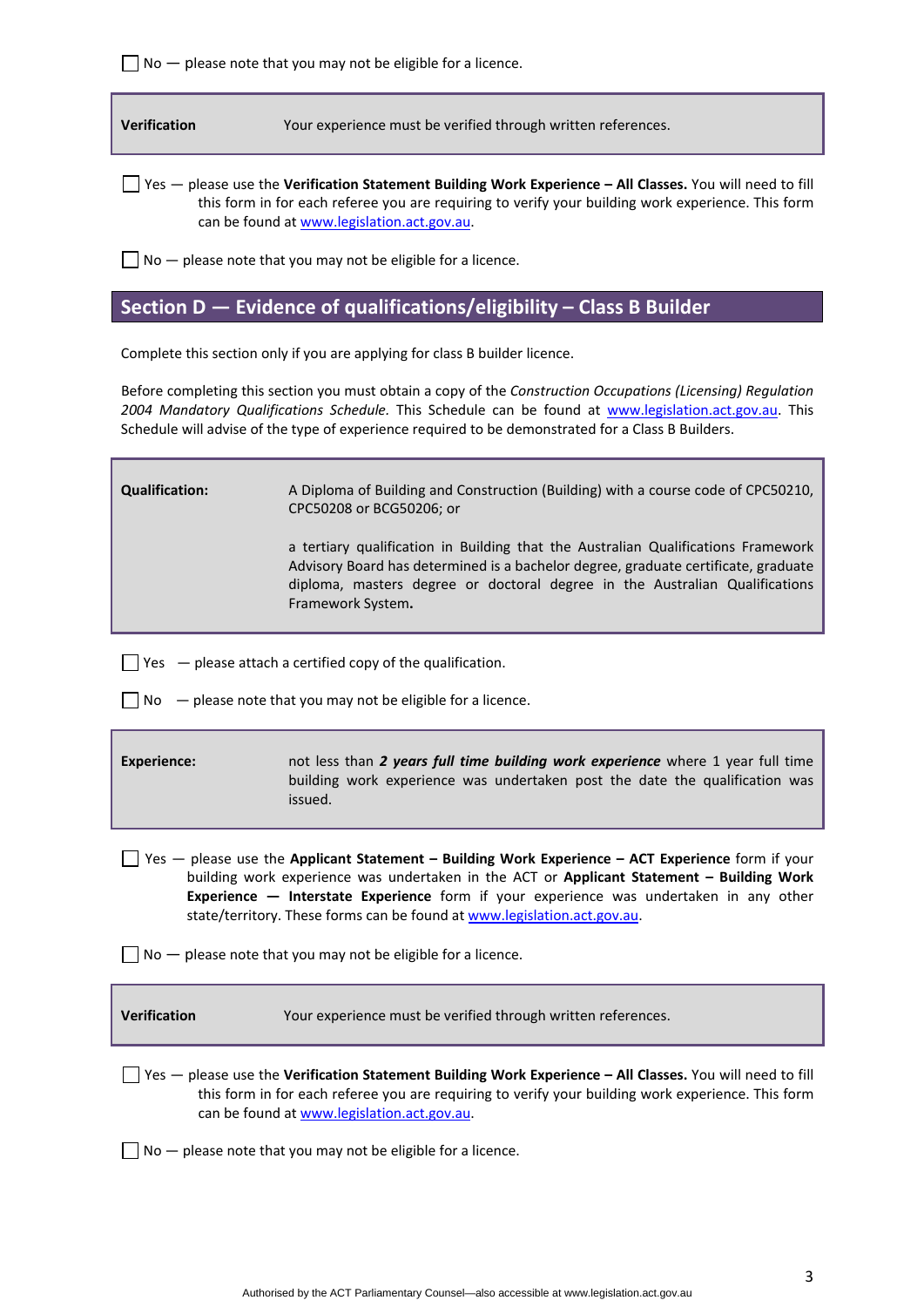# **Section D — Evidence of qualifications/eligibility – Class C Builder**

Complete this section only if you are applying for a class C builder licence.

Before completing this section you must obtain a copy of the *Construction Occupations (Licensing) Regulation 2004 Mandatory Qualifications Schedule.* This Schedule can be found at [www.legislation.act.gov.au](http://www.legislation.act.gov.au/). This Schedule will outline what type of experience is accepted for a Class C Builders licence.

| Qualification                                                                                                                                                                                                                                                                                                                                                          | a Certificate IV in Building and Construction (Building) with a course code of<br>CPC40110, CPC40108, or BCG40106; or                                                                                                                                                       |  |
|------------------------------------------------------------------------------------------------------------------------------------------------------------------------------------------------------------------------------------------------------------------------------------------------------------------------------------------------------------------------|-----------------------------------------------------------------------------------------------------------------------------------------------------------------------------------------------------------------------------------------------------------------------------|--|
|                                                                                                                                                                                                                                                                                                                                                                        | a Diploma of Building and Construction (Building) with a course code of CPC50210,<br>CPC50208 or BCG50206; or                                                                                                                                                               |  |
|                                                                                                                                                                                                                                                                                                                                                                        | a tertiary qualification in Building that the Australian Qualifications Framework<br>Advisory Board has determined is a bachelor degree, graduate certificate, graduate<br>diploma, masters degree or doctoral degree in the Australian Qualifications<br>Framework System. |  |
| Yes - please attach a certified copy of the qualification.                                                                                                                                                                                                                                                                                                             |                                                                                                                                                                                                                                                                             |  |
| - please note that you may not be eligible for a licence.<br>No                                                                                                                                                                                                                                                                                                        |                                                                                                                                                                                                                                                                             |  |
| <b>Experience:</b>                                                                                                                                                                                                                                                                                                                                                     | not less than 2 years full time building work experience where 1 year full time<br>building work experience was undertaken post the date the qualification was<br>issued.                                                                                                   |  |
| $Yes$ - please use the Applicant Statement - Building Work Experience - ACT Experience form if your<br>building work experience was undertaken in the ACT or Applicant Statement - Building Work<br>Experience - Interstate Experience form if your experience was undertaken in any other<br>state/territory. These forms can be found at www.legislation.act.gov.au. |                                                                                                                                                                                                                                                                             |  |
| $No$ — please note that you may not be eligible for a licence.                                                                                                                                                                                                                                                                                                         |                                                                                                                                                                                                                                                                             |  |
| Verification                                                                                                                                                                                                                                                                                                                                                           | Your experience must be verified through a written reference.                                                                                                                                                                                                               |  |
| Yes - please use the Verification Statement Building Work Experience - All Classes. You will need to fill<br>this form in for each referee you are requiring to verify your building work experience. This form<br>can be found at www.legislation.act.gov.au.                                                                                                         |                                                                                                                                                                                                                                                                             |  |
| $No$ - please note that you may not be eligible for a licence.                                                                                                                                                                                                                                                                                                         |                                                                                                                                                                                                                                                                             |  |
| <b>Examination</b>                                                                                                                                                                                                                                                                                                                                                     | Examination set by the Construction Occupations Registrar *                                                                                                                                                                                                                 |  |

*\*Please note should you be deemed eligible by satisfying the qualification, experience and verification requirements, you will be contacted by a delegate of the Construction Occupations Registrar to undertake a written examination.*

 $\Box$  I have read and understand the above statement.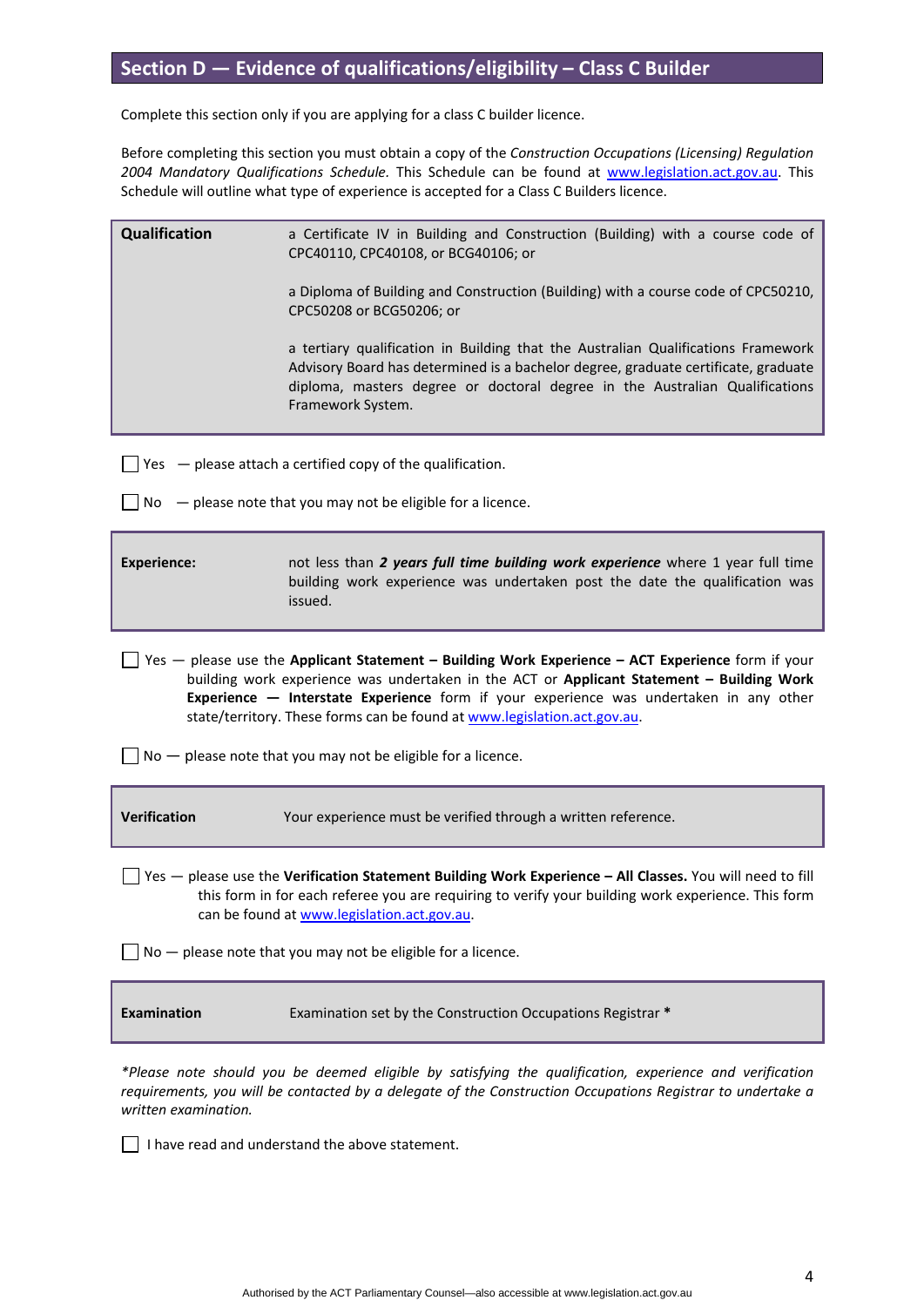# **Section D — Evidence of qualifications/eligibility – Class D Builder**

Complete this section only if you are applying for a class D builder licence.

Before completing this section you must obtain a copy of the *Construction Occupations (Licensing) Regulation 2004 Mandatory Qualifications Schedule.* This Schedule can be found at [www.legislation.act.gov.au](http://www.legislation.act.gov.au/). This Schedule will outline what type of experience is accepted for a Class D Builders licence.

**Experience:** *3 years full time building work experience.* Yes — please use the **Applicant Statement – Building Work Experience – ACT Experience** form if your building work experience was undertaken in the ACT or **Applicant Statement – Building Work Experience — Interstate Experience** form if your experience was undertaken in any other state/territory. These forms can be found at [www.legislation.act.gov.au.](http://www.legislation.act.gov.au/a/2004-12/af.asp)  $\Box$  No  $-$  please note that you may not be eligible for a licence. **Verification** Your experience must be verified through a written reference.

Yes — please use the **Verification Statement Building Work Experience – All Classes.** You will need to fill this form in for each referee you are requiring to verify your building work experience. This form can be found at [www.legislation.act.gov.au](http://www.legislation.act.gov.au/a/2004-12/af.asp).

 $\Box$  No  $-$  please note that you may not be eligible for a licence.

### **Section E – Endorsements/Conditions**

The Construction Occupations Registrar may endorse a licence holder to perform building work (in addition to what the scope of licence already authorises) if satisfied that licensee can safely and competently perform the additional works.

#### **Are you seeking an Endorsement?**

| Yes                                                                                                  | No-Proceed to Section F           |  |  |  |
|------------------------------------------------------------------------------------------------------|-----------------------------------|--|--|--|
| If yes, please indicate what you wish to be endorsed for:                                            |                                   |  |  |  |
| Swimming pools * (All licence classes)                                                               | Demolition* (All licence classes) |  |  |  |
| Other                                                                                                |                                   |  |  |  |
|                                                                                                      |                                   |  |  |  |
| <b>Qualifications</b><br>Any qualification completed in the field which you wish to be endorsed for. |                                   |  |  |  |
| Yes - please attach evidence of any additional qualifications/training                               |                                   |  |  |  |
| No - please note that you may not be eligible for an endorsement.                                    |                                   |  |  |  |
|                                                                                                      |                                   |  |  |  |

**Experience 12 The experience must attest to your skill and ability to undertake the type of work** relevant to the endorsement. You must attach a signed resume or logbook detailing relevant building work experience for specific projects where you were performing the work you wish be endorsed in (include dates *(please note that this is not the project timeframe it is the time you spent on each project)*, block details and type of building service provided). Make sure sufficient detail of your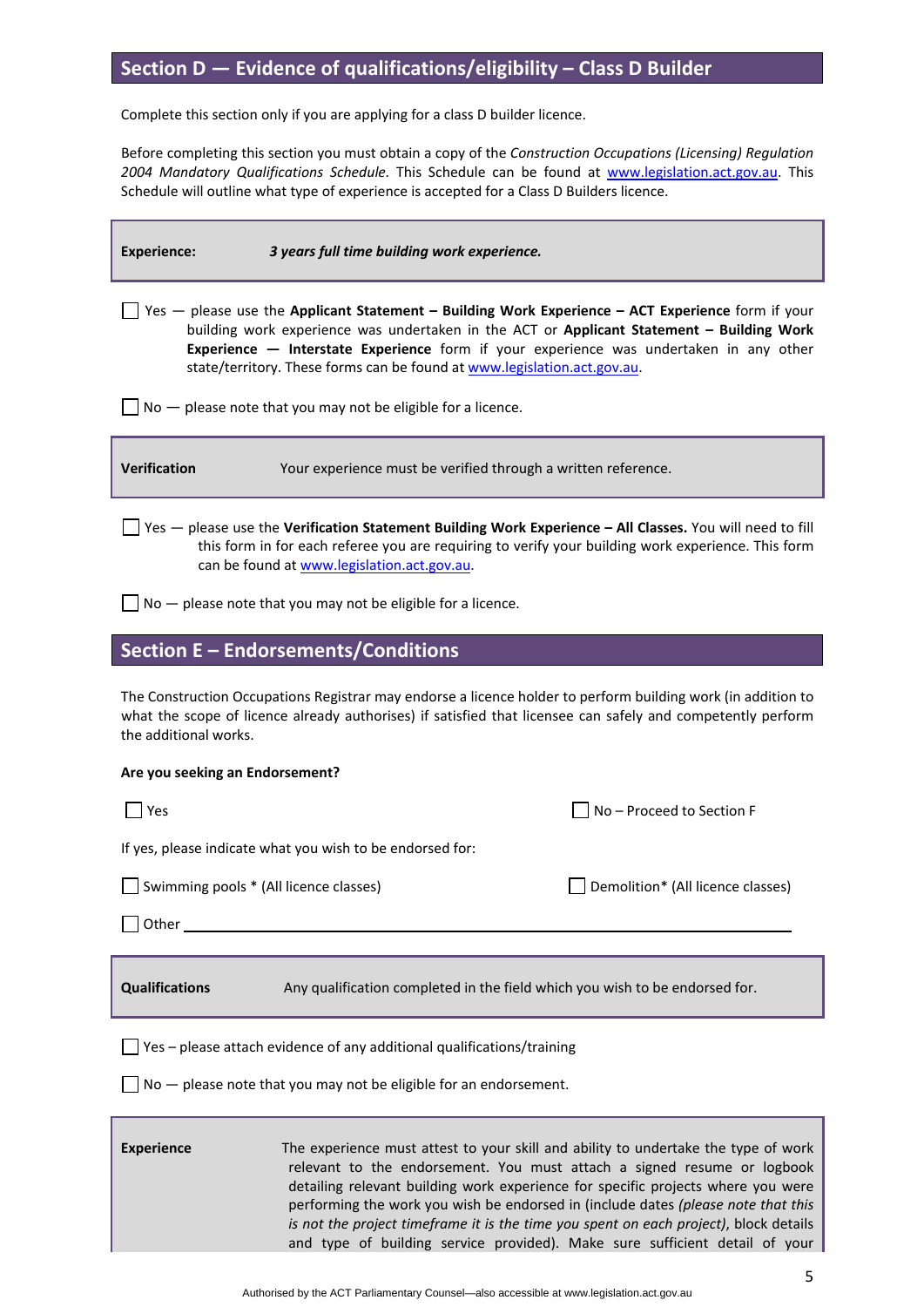individual involvement in building work is provided against each project. You must demonstrate on site experience where you were involved in the actual carrying out of building work.

 $\Box$  Yes – please provide a separate signed resume or logbook detailing experience for each endorsement

 $\Box$  No  $-$  please note that you may not be eligible for an endorsement.

### **Verification** References must be from at a minimum an individual licensed to perform the work you wish to be endorsed for and that has supervised you personally performing this scope of work. Your referees must attest to your skill, knowledge, experience and competence as a Builder relevant to the class of licence you are applying for.

 $\Box$  Yes  $-$  please provide a signed reference letter, including contact details

No — the Construction Occupations Registrar may seek to verify your experience by obtaining references. Please note that you may not be eligible for an endorsement.

The Construction Occupations Registrar will take into consideration any demerit activity or disciplinary action recorded against the applicant under the *Construction Occupations (Licensing) Act 2004* when assessing an endorsement to licence*.* 

\*Please note that additional information may be required for endorsements to undertake specialist building work at the discretion of the Construction Occupations Registrar. You will be notified if additional information is required. For more information please access the *specialist building work licensing fact sheet on the EPD website.*

### **Section F — Evidence of Financial Resources**

Evidence of financial resources is required to help demonstrate your ability to fulfil contractual obligations when providing construction services. Failure to provide information below may result in your licence being refused.

**1. Do you have access to financial resources adequate to complete works performed under the licence applied for?** 

 $\Box$  Yes — please skip the next question

 $\Box$  No  $-$  complete next question

#### 2. If 'No' to the above, do you wish to only operate as an employee under the licence applied for?

 $\Box$  Yes  $-$  I understand a condition may be imposed on the licence if issued

 $\Box$  No  $-$  please note that if you do not wish to have a licence restricted to employee only, then you must ensure you have financial resources as requested above or you may be ineligible for a licence.

**3. Are you currently, or previously have been, deemed bankrupt or personally insolvent?** 

 $\Box$  Yes  $-$  please attach details and official documentation of bankruptcy/insolvency

 $\Box$  No.

4. I understand that it is a requirement under law that should my licence be issued, I must notify the **Construction Occupations Registrar should I become bankrupt or personally insolvent.** 

 $\Box$  I have read and understand the above statement.

### **Section G — Licence History Declarations**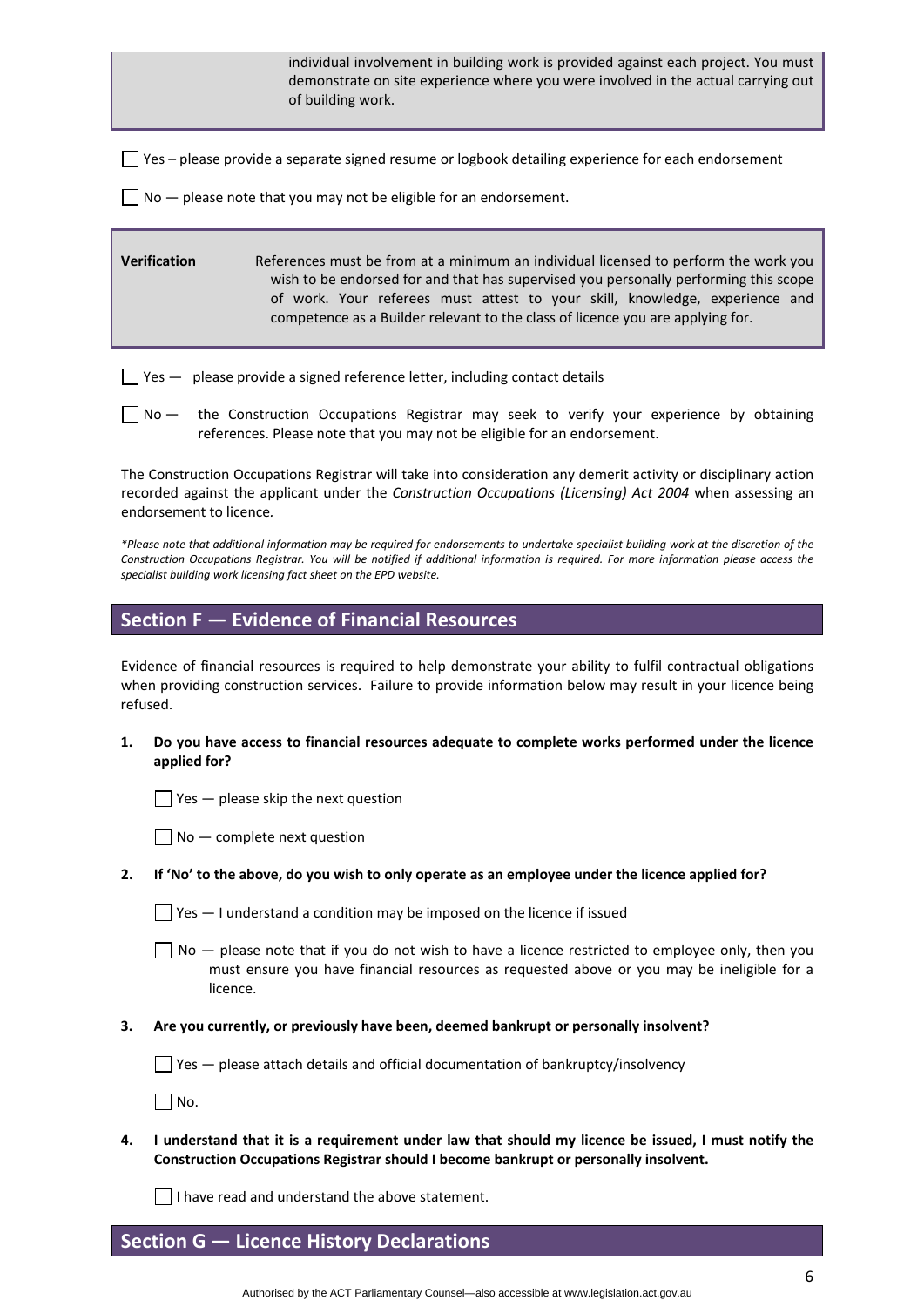#### **1. Have you previously held a builder licence elsewhere in Australia or overseas?**

 $\Box$  Yes —provide details below of most recent licence/s (attach an additional page if required)  $\Box$  No

State/Territory/Country expiry date: the state of the state of the state of the state of the state of the state of the state of the state of the state of the state of the state of the state of the state of the state of the

**2. Is your licence as a builder, in Australia or overseas, currently suspended or cancelled?** 

 $\Box$  Yes — you must attach details  $\Box$  No

3. Have you previously had a builder licence cancelled, refused or suspended in Australia or overseas?

 $\Box$  Yes — you must provide comprehensive details in an attachment to this application  $\Box$  No

**4. I understand that I must notify the Construction Occupations Registrar if my builder licence is cancelled, refused or suspended in Australia or overseas.** 

 $\Box$  I have read and understand the above statement.

**5. Has your builder licence ever been subject to conditions, undertakings, limitations or restrictions in Australia or overseas?** 

 $\Box$  Yes — you must provide comprehensive details in an attachment to this application  $\Box$  No

**6. Are you disqualified under the** *Construction Occupations (Licensing) Act 2004***, or a corresponding prior Act, from applying for licence, or being licensed, in a construction occupation?** 

 $\Box$  Yes – you must provide comprehensive details in an attachment to this application  $\Box$  No

**7. Have you ever been, or are you currently, the subject of complaints, occupational discipline, demerit activity or rectification orders whilst licensed under the** *Construction Occupations (Licensing) Act 2004***, a corresponding prior Act, or the law of another jurisdiction in Australia or overseas, where those proceedings were not finalised?** 

 $\Box$  Yes – you must provide comprehensive details in an attachment to this application  $\Box$  No

**8. Have you been convicted or found guilty of a criminal offence\* that involves fraud, dishonesty or violence and is punishable by imprisonment of 1 year or more?** 

 $\Box$  Yes — you must provide comprehensive details in an attachment to this application  $\Box$  No and a recent criminal history check (issued in the last three months) \*Please note: Spent convictions under the Spent Convictions Act 2000 do not need to be included in this declaration

9. I understand that it is a requirement under law that should my licence be issued I must notify the **Construction Occupations Registrar if I am convicted of such an offence in the future.** 

 $\Box$  I have read and understand the above statement.

10. I understand that it is a requirement under law that should my licence be issued I must not perform **any licensable building work that is outside the scope of what the licence authorises.** 

 $\Box$  I have read and understand the above statement.

11. I understand that it is a requirement under law that should my licence be issued I must give evidence **to clients of the insurance I hold as a licensed individual in relation to any relevant licensable construction service I intend to undertake prior to providing the services.** 

 $\Box$  I have read and understand the above statement.

12. I understand that it is a requirement under law that should my licence be issued I must only advertise **licensable construction services with my full name (as it appears on the licence) and my individual licence number.\*** 

 $\Box$  I have read and understand the above statement.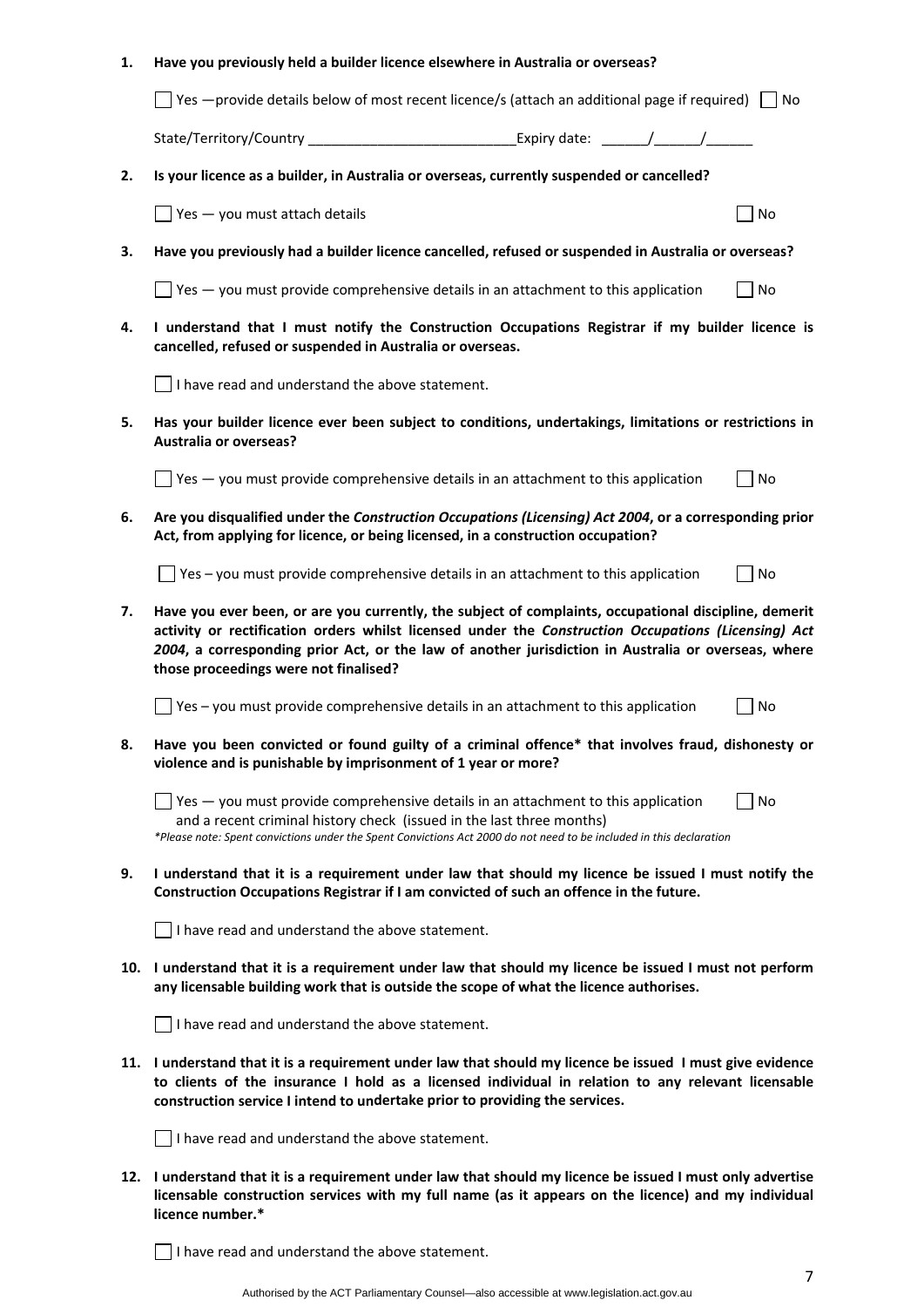\*Please note: It is an offence to advertise licensable construction services as an individual without including the above.

#### 13. I understand that it is a requirement under law that should I be granted a licence, all licensable **building services I may perform under my builders licence must comply with all relevant legislation, codes and standards.**

 $\Box$  I have read and understand the above statement.

Please note: Building work may be audited by the Construction Occupations Registrar in the ACT for compliance against the relevant laws. Individual licence holders identified performing non-compliant services may be subject to occupational discipline or other licensing action.

# **Section H — Consent and Application Declarations**

I,

\_\_\_\_\_\_\_\_\_\_\_\_\_\_\_\_\_\_\_\_\_\_\_\_\_\_\_\_\_\_\_\_\_\_\_\_\_\_\_\_\_\_\_\_\_\_\_\_\_\_\_\_\_\_\_\_\_\_\_\_\_\_\_\_\_\_\_\_\_\_\_\_\_\_\_\_\_\_\_\_\_\_\_\_\_\_\_\_, *Insert name, address and occupation of person making the declaration*

make the following declaration**:**

#### **1. I declare:**

a) that I make this application to the Construction Occupations Registrar for a construction occupations licence and that all statements, and the documents/information provided in support of the application, are accurate, true and correct.

#### **2. I authorise and consent:**

- a) to the Construction Occupations Registrar and Access Canberra to make enquiries of, and exchange information with, the relevant regulatory authorities of any Australian State or Territory, or other country, regarding my construction occupation licence and practice as a builder or otherwise regarding matters relevant to this application.
- b) to receiving information from the Construction Occupations Registrar relevant to my construction occupation licence or the construction industry electronically.

#### **3. I acknowledge:**

- a) that the Construction Occupations Registrar and Access Canberra may validate documents provided in support of this application or wish to confirm my identity.
- b) that failure to complete all relevant sections of this application and enclose all supporting documentation may result in this application not being accepted or additional fees being applied as per the statutory instrument authorising fees to be taken under the *Construction Occupations (Licensing) Act 2004.*
- c) that the Construction Occupations Registrar has the legal right to refuse my application if not satisfied that I am eligible to hold a licence or impose a condition on my licence if it is deemed necessary or desirable to protect the public.

#### **4. Should I be issued with a construction occupations licence I undertake:**

a) to comply with the *Construction Occupations (Licensing) Act 2004* (and it's operational Acts) and the codes, standards and guidelines relevant to my construction occupation licence when providing, or offering to provide, a relevant construction service.

#### **5. I believe that the statements (1 ‐ 4) in this declaration are true and correct.**

Signature of Applicant: *a*  $\binom{1}{k}$  Date:  $\binom{k}{k}$  Date:  $\binom{k}{k}$